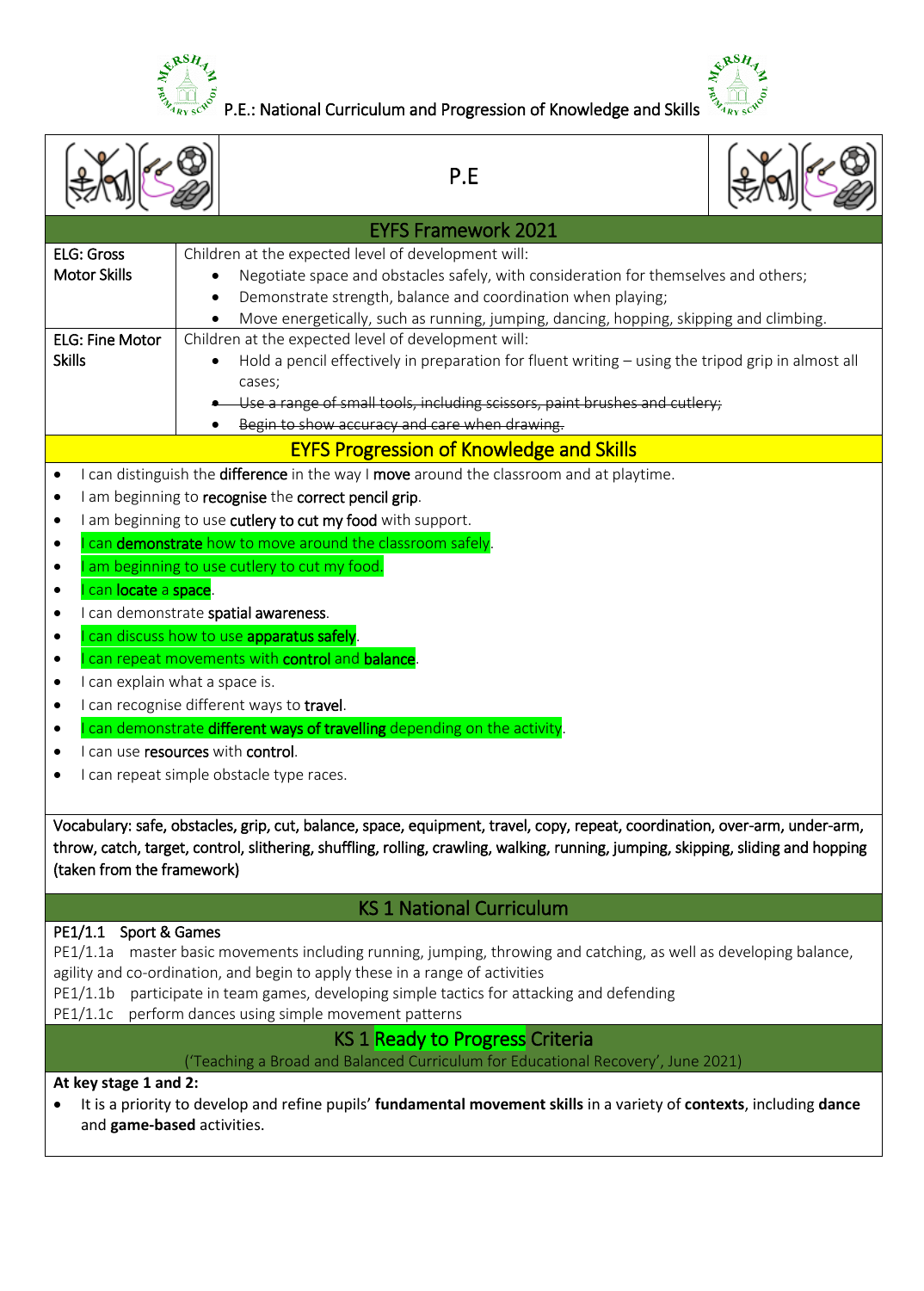



 $\frac{e^{x}e^{x}}{e^{x}e^{x}}$  P.E.: National Curriculum and Progression of Knowledge and Skills  $\frac{e^{x}}{e^{x}e^{x}}$   $\frac{e^{x}}{e^{x}e^{x}}$   $\frac{e^{x}}{e^{x}e^{x}}$ 

| Year 1 Progression of Knowledge and Skills<br>(The key vocabulary is identified in bold.) |                                                                                                           |  |
|-------------------------------------------------------------------------------------------|-----------------------------------------------------------------------------------------------------------|--|
| <b>Basic Movement</b>                                                                     | Move in a variety of ways in and out of cones and obstacles.                                              |  |
|                                                                                           | Jump with both feet leaving the ground                                                                    |  |
|                                                                                           | Hop                                                                                                       |  |
|                                                                                           | Stop on command                                                                                           |  |
|                                                                                           | <b>Sprint</b>                                                                                             |  |
|                                                                                           | Run                                                                                                       |  |
|                                                                                           | Skip without a rope                                                                                       |  |
|                                                                                           | Jump for height                                                                                           |  |
| Developing                                                                                | Hold a balance with three points of contact.                                                              |  |
| <b>Balance</b>                                                                            | Single balance                                                                                            |  |
|                                                                                           | Balance on one foot                                                                                       |  |
|                                                                                           | Be able to balance on a piece of apparatus                                                                |  |
|                                                                                           | Side roll                                                                                                 |  |
|                                                                                           | Climb                                                                                                     |  |
|                                                                                           | Line walk                                                                                                 |  |
| Agility and                                                                               | Turn, twist, spin, rock and roll                                                                          |  |
| Coordination                                                                              | Be able to throw and catch a large ball - over arm and under arm                                          |  |
|                                                                                           | Roll a ball to an end target                                                                              |  |
|                                                                                           | Kick a ball with increasing accuracy to an end target                                                     |  |
|                                                                                           | Dribble a ball                                                                                            |  |
|                                                                                           | Balance a ball on a racket                                                                                |  |
|                                                                                           | Two handed strike                                                                                         |  |
| <b>Team Work</b>                                                                          | Be able to participate in a game with an opposing side<br>Be able to control a ball within a game setting |  |
|                                                                                           | Use hands to control a ball with increasing accuracy                                                      |  |
|                                                                                           | Be able to play a game following a set of rules                                                           |  |
| Movement                                                                                  | Dance to link in with learning theme                                                                      |  |
| Patterns                                                                                  | Copy a dance pattern                                                                                      |  |
|                                                                                           | Move to a beat                                                                                            |  |
|                                                                                           | Link 2 dance movements together                                                                           |  |
| Reflection                                                                                | To begin to compare performances and judge strengths and areas for improvement.                           |  |
|                                                                                           |                                                                                                           |  |
| Good sporting                                                                             | Begin to understand the purpose of warming up.                                                            |  |
| practice, health                                                                          | Can suggest why we need to be active.                                                                     |  |
| and lifestyle                                                                             |                                                                                                           |  |
|                                                                                           | Year 2 Progression of Knowledge and Skills                                                                |  |
|                                                                                           | (The key vocabulary is identified in bold.)                                                               |  |
| <b>Basic Movement</b>                                                                     | Hop                                                                                                       |  |
|                                                                                           | Stop on command                                                                                           |  |
|                                                                                           | <b>Sprint</b><br><b>Run</b> (including navigating obstacles)                                              |  |
|                                                                                           | Skip without a rope                                                                                       |  |
|                                                                                           | Jump for height                                                                                           |  |
|                                                                                           | Skip with a rope                                                                                          |  |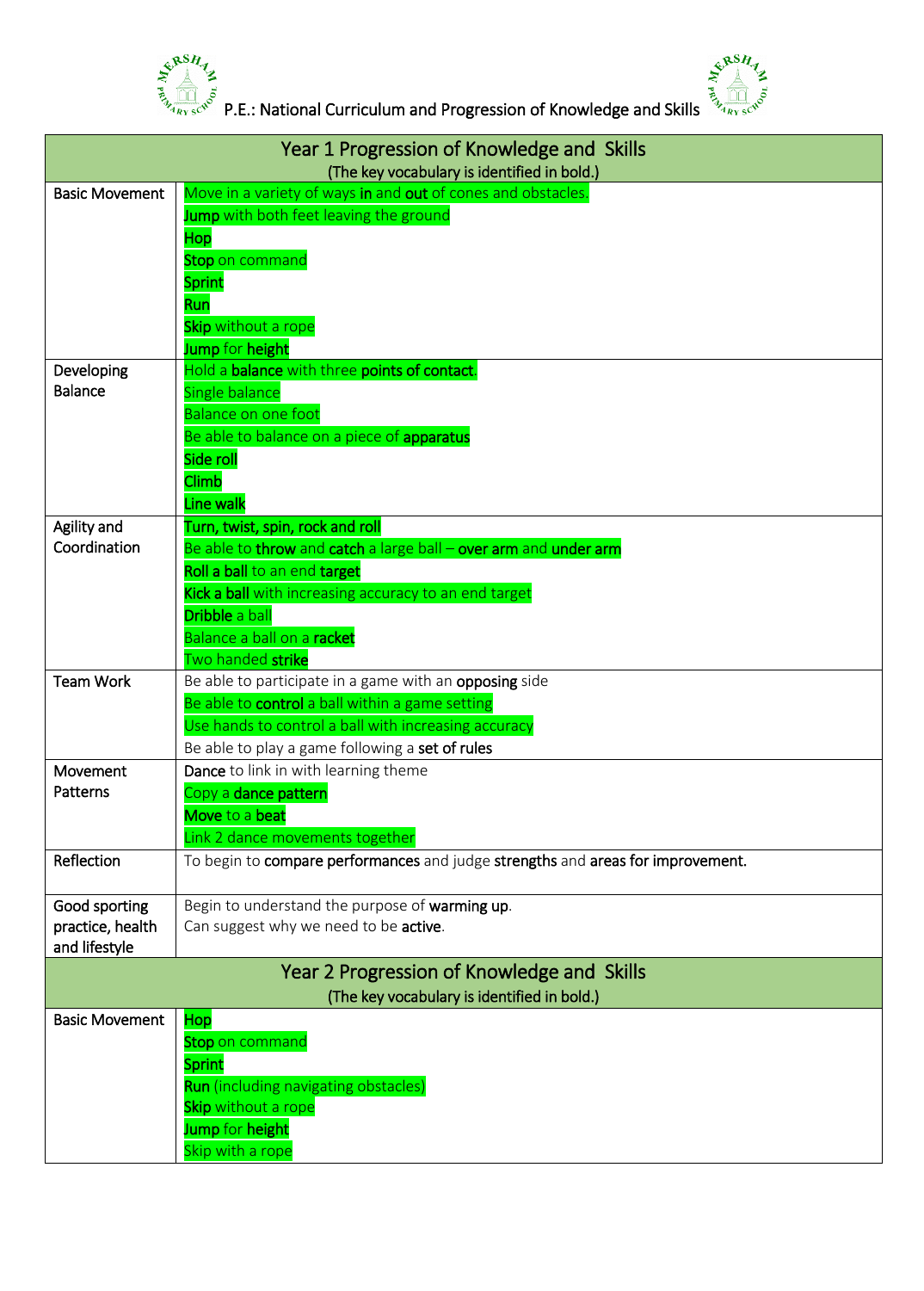



 $\frac{e^{\sqrt[3]{16}H}}{e^{\sqrt[3]{16} \sqrt[3]{5}}}$  P.E.: National Curriculum and Progression of Knowledge and Skills  $\frac{e^{\sqrt[3]{16}H}}{e^{\sqrt[3]{16} \sqrt[3]{5}}}$ 

|                  | <b>Gallop</b>                                                                             |
|------------------|-------------------------------------------------------------------------------------------|
|                  | Side gallop                                                                               |
|                  | Jump for distance                                                                         |
|                  | Apply skills taught to activities.                                                        |
| <b>Balance</b>   | <b>Single balance</b>                                                                     |
|                  | <b>Balancing on one foot</b>                                                              |
|                  | Be able to balance on a piece of apparatus                                                |
|                  | Side roll                                                                                 |
|                  | Climb                                                                                     |
|                  | Line walk                                                                                 |
|                  | <b>Bench walk</b>                                                                         |
| Agility and      | Perform back support and half twist                                                       |
| Coordination     | Throw and catch a medium sized ball accurately                                            |
|                  | <b>Kick</b> a ball                                                                        |
|                  | <b>Balance</b> a ball on a bat                                                            |
|                  | Dribble a ball in and out of a set of obstacles.                                          |
|                  | Hit a ball with some accuracy using a racket or bat                                       |
|                  | Throw a beanbag into a given target                                                       |
| Team Work and    | Be able to participate in a game with an opposing side                                    |
| Games            | Be able to control a ball within a game setting                                           |
|                  | Play a game with a set of rules                                                           |
|                  | Play as part of a team                                                                    |
|                  | Cooperate with team mates                                                                 |
|                  | Work as a team in order to score goals                                                    |
|                  | Control a ball accurately                                                                 |
|                  | Use both hands and feet in order to control a ball.                                       |
| Movement         | Dance to link in with learning theme                                                      |
| Patterns         | Copy a dance pattern                                                                      |
|                  | Move to a beat                                                                            |
|                  | Link a short series of dance sequences together                                           |
| Reflection       | Begin to describe and comment on the performance of others and make simple suggestions to |
|                  | improve quality and performance.                                                          |
|                  | Begin to use information given by others to improve performance.                          |
| Good sporting    | I can suggest what will happen if we are not active.                                      |
| practice, health | Begin to identify what happens to our bodies when we exercise.                            |
| and lifestyle    |                                                                                           |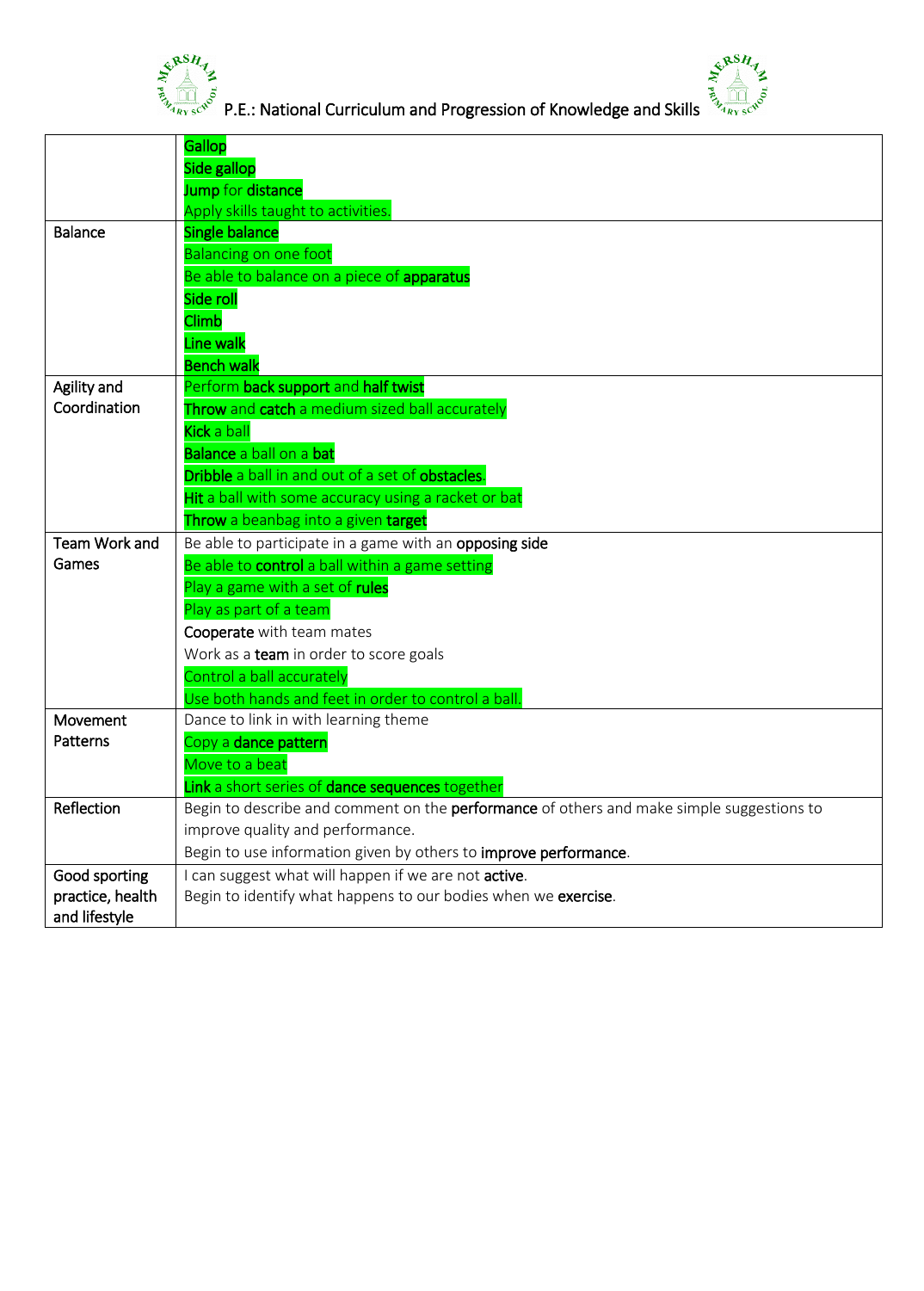

practice, health and lifestyle

P.E.: National Curriculum and Progression of Knowledge and Skills



## KS2 National Curriculum PE2/1.1 Sport & Games PE2/1.1a use running, jumping, throwing and catching in isolation and in combination PE2/1.1b play competitive games, modified where appropriate, and apply basic principles suitable for attacking and defending PE2/1.1c develop flexibility, strength, technique, control and balance PE2/1.1d perform dances using a range of movement patterns PE2/1.1e take part in outdoor and adventurous activity challenges both individually and within a team PE2/1.1f compare their performances with previous ones and demonstrate improvement to achieve their personal best. PE2/1.2 Swimming and water safety PE2/1.2a swim competently, confidently and proficiently over a distance of at least 25 metres PE2/1.2b use a range of strokes effectively PE2/1.2c perform safe self-rescue in different water-based situations KS 2 Ready to Progress Criteria ('Teaching a Broad and Balanced Curriculum for Educational Recovery', June 2021) **At key stage 1 and 2:**  It is a priority to develop and refine pupils' **fundamental movement skills** in a variety of **contexts**, including **dance** and **game-based** activities. **Moving into key stage 2:** Each context will require different knowledge to develop competency. For example, developing **attacking** and **defending** strategies in netball and football will require pupils, in each case, to remember and understand different knowledge. **Swimming and water safety** should remain a priority at key stage 2, if not secured at key stage 1. Year 3 Progression of Knowledge and Skills (The key vocabulary is identified in bold.) Swimming | N/A Control and Balance Can **bounce** a ball on the spot with consistency Can perform a basic log, teddy bear, shoulder and forward roll. Can bring explosive moves in to floor work through jumps and leaps **Competitive** Games Participate in team games Develop simple tactics for attacking and defending Succeed and excel (in competitive sport) and other physically demanding activities. Movement Patterns Create and perform a short **sequence linking basic actions** with a clear **beginning, middle and end.** Choose and link actions to create an expressive dance phase which shows some sensitivity to accompaniment. Begin to explore changing speed, level and direction within a sequence. Reflection Begin to describe and comment on their own performance and that of others and make simple suggestions to improve quality and performance. Good sporting I can suggest alternative ways of being active.

I can begin to understand the benefits of regular exercise.

Year 4 Progression of Knowledge and Skills (The key vocabulary is identified in bold.)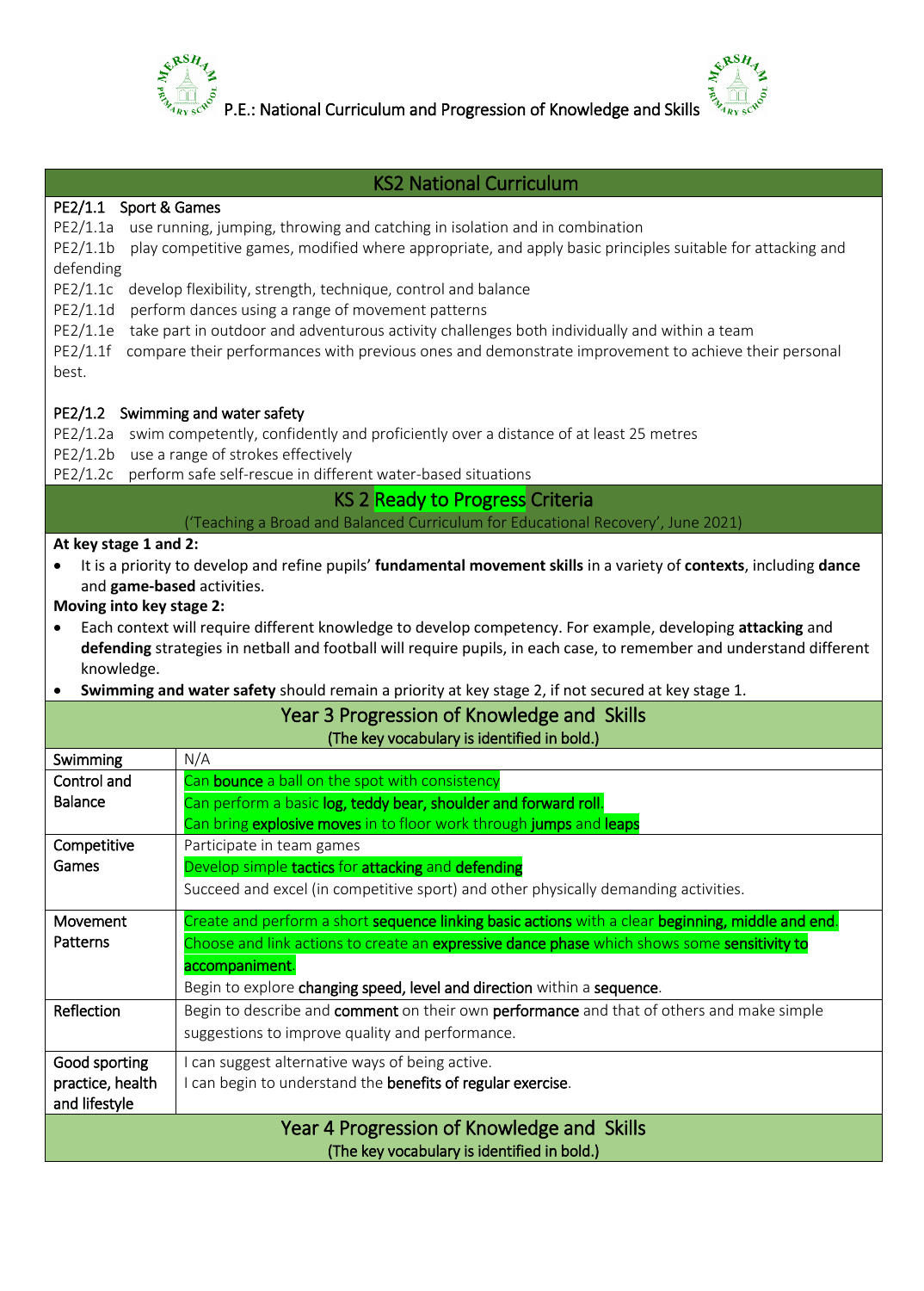



 $\frac{e^{x}e^{x}}{x}$ <br>  $\frac{e^{x}}{x}$  P.E.: National Curriculum and Progression of Knowledge and Skills  $\frac{e^{x}}{x}$   $\frac{e^{x}}{x}$   $\frac{e^{x}}{x}$ 

| Swimming         | N/A                                                                                                       |
|------------------|-----------------------------------------------------------------------------------------------------------|
| Control and      | Can <b>bounce</b> a ball on the spot with consistency                                                     |
| <b>Balance</b>   | Can perform a basic pencil, egg, shoulder and forward roll.                                               |
|                  | Can perform cat leap, half turn, pike and straddle jumps                                                  |
|                  | Responds imaginatively and with control and coordination                                                  |
|                  | Can use different body parts                                                                              |
|                  | Can vary dynamics, speed, direction and level of their movements                                          |
| Competitive      | Participate in team games                                                                                 |
| Games            | Develop simple tactics for attacking and defending                                                        |
|                  | Play competitive games, modified where appropriate.                                                       |
|                  | Succeed and excel (in competitive sport) and other physically demanding activities.                       |
|                  | Compete in a range of increasingly challenging situations.                                                |
| Movement         | Create and perform a short sequence linking basic actions with a clear beginning, middle and end.         |
| Patterns         | Choose and link actions to create an expressive dance phase which shows some sensitivity to               |
|                  | accompaniment.                                                                                            |
|                  | Plan and perform a <b>movement sequence</b> showing contrasts in speed/level and direction,               |
|                  | Apply basic compositional ideas to create dance phrases with a partner and in a small group.              |
| Reflection       | Describe and comment on their own performance and that of others and make simple suggestions to           |
|                  | improve quality and performance.                                                                          |
|                  |                                                                                                           |
| Good sporting    | I can explain what happens to us when our heart rate is raised.                                           |
| practice, health | I can suggest a range of ways of being active.                                                            |
| and lifestyle    | I can begin to understand the benefits of regular exercise.                                               |
|                  | Year 5 Progression of Knowledge and Skills                                                                |
|                  | (The key vocabulary is identified in bold.)                                                               |
| Swimming         | Put face in water and blow bubbles                                                                        |
|                  | Fully submerge under water                                                                                |
|                  | Be able to swim 20 metres across the pool without support                                                 |
|                  | Be able to swim 10 metres front crawl and back stroke                                                     |
|                  | Begin to perform safe self-rescue in different water-based situations                                     |
| Control and      | Bounce a ball on the spot with consistency                                                                |
| <b>Balance</b>   | Respond imaginatively and with control and coordination                                                   |
|                  | Uses different body parts                                                                                 |
|                  | Vary dynamics, speed, direction and level of their movements                                              |
|                  | Travel whilst bouncing a ball, showing control                                                            |
|                  | Perform a competent forward roll, log roll, egg roll, shoulder roll, curled roll and progress to backward |
|                  | roll.                                                                                                     |
|                  |                                                                                                           |
| Competitive      | Participate in team games                                                                                 |
| Games            | Play competitive games, modified where appropriate through team and individual games                      |
|                  | Develop simple tactics for attacking and defending                                                        |
|                  | Apply basic principles suitable for attacking and defending                                               |
|                  | Succeed and excel (in competitive sport) and other physically demanding activities.                       |
|                  | Compete in a range of increasingly challenging sporting situations both individually and within teams.    |
| Outdoor and      | Compete in a range of increasingly challenging situations, including those related to outdoor and         |
| adventurous      | adventurous activities.                                                                                   |
| activities       |                                                                                                           |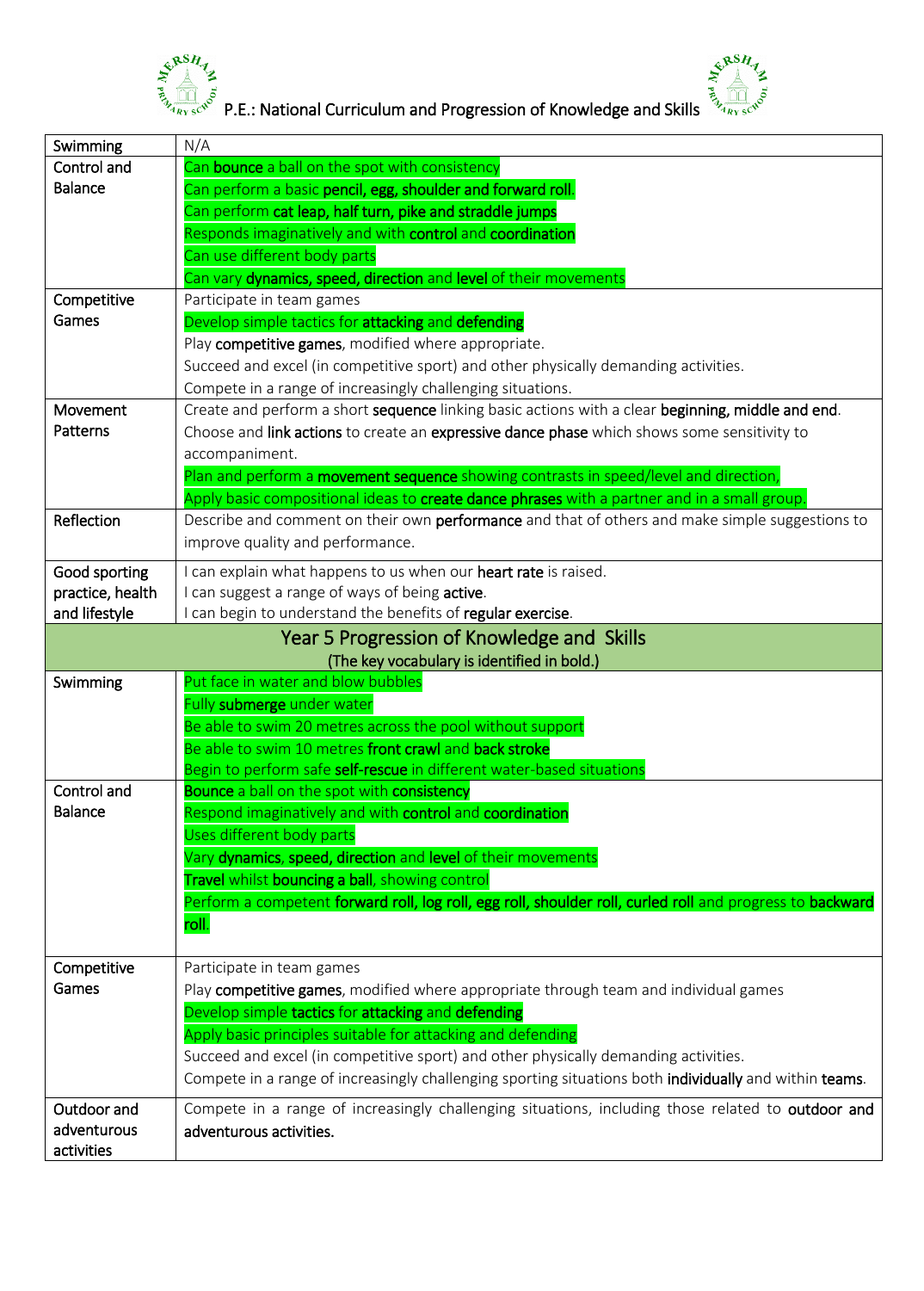



 $\frac{e^{x}e^{x}}{x}$   $\frac{e^{x}}{x}$   $\frac{e^{x}}{x}$   $\frac{e^{x}}{x}$   $\frac{e^{x}}{x}$   $\frac{e^{x}}{x}$   $\frac{e^{x}}{x}$   $\frac{e^{x}}{x}$   $\frac{e^{x}}{x}$   $\frac{e^{x}}{x}$   $\frac{e^{x}}{x}$   $\frac{e^{x}}{x}$   $\frac{e^{x}}{x}$   $\frac{e^{x}}{x}$   $\frac{e^{x}}{x}$   $\frac{e^{x}}{x}$   $\frac{e^{x}}{$ 

| Movement         | Create and perform a short sequence linking basic actions, with a clear beginning, middle and end.                     |
|------------------|------------------------------------------------------------------------------------------------------------------------|
| Patterns         | Choose and link actions to create an expressive dance which shows some sensitivity to                                  |
|                  | accompaniment.                                                                                                         |
|                  | Plan and perform a movement sequence showing contrasts in speed, level and direction.                                  |
|                  | Apply basic compositional ideas to create dance phrases with a partner and in a small group.                           |
|                  | Develop a longer and more varied movement sequence demonstrating smooth transitions between<br>actions.                |
| Reflection       | Describe and comment on their own performance and that of others and make simple suggestions to                        |
|                  | improve quality and performance.                                                                                       |
| Good sporting    | To lead group warm up showing understanding of need for strength and flexibility                                       |
| practice, health | Identify changes in my body when I exercise.                                                                           |
| and lifestyle    | Understand the benefits of regular exercise.                                                                           |
|                  | Discuss the possible effects of not taking enough exercise.                                                            |
|                  | Year 6 Progression of Knowledge and Skills                                                                             |
|                  | (The key vocabulary is identified in bold.)                                                                            |
| Swimming         | To be able to swim 25 meteres any style, unsupported.                                                                  |
|                  | Perform safe self-rescue in different water-based situations                                                           |
| Control and      | Can <b>bounce</b> a ball on the spot with consistency                                                                  |
| <b>Balance</b>   | Responds imaginatively and with control and coordination                                                               |
|                  | Uses different body parts                                                                                              |
|                  | Can travel whilst <b>bouncing</b> a ball, showing control                                                              |
|                  | Improvise freely, individually and with a partner, can translate ideas from a stimulus into movement.                  |
|                  | Using either hand can dribble showing changes of speed and direction.                                                  |
|                  | Perform a range of rolls consistently including a backward roll.                                                       |
|                  | Perform a range of jumps consistently                                                                                  |
|                  | Responds imaginatively to a variety of stimuli, demonstrating a wide range of actions with <b>precision,</b>           |
|                  | control and fluency.                                                                                                   |
|                  | Can incorporate different <b>dynamics</b> and develop new <b>actions</b> with a <b>partner</b> and in a <b>group</b> . |
| Competitive      | Participate in team games                                                                                              |
| Games            | Play competitive games, modified where appropriate                                                                     |
|                  | Use a range of tactics and strategies to overcome <b>opponents</b> in direct competition                               |
|                  | Apply basic principles suitable for attacking and defending                                                            |
|                  | Succeed and excel (in competitive sport) and other physically demanding activities.                                    |
|                  | Compete in a range of increasingly challenging sporting situations both individually and within teams.                 |
|                  | Develop an understanding of how to improve in different physical activities and sports.                                |
| Outdoor and      | Compete in a range of increasingly challenging situations, including those related to outdoor and                      |
| adventurous      | adventurous activities                                                                                                 |
| activities       | Create outdoor and adventurous activities for others to carry out.                                                     |
| Movement         | Create and perform a short sequence linking basic actions with a clear beginning, middle and end.                      |
| Patterns         | Choose and link actions to create an expressive dance phase which shows an awareness of                                |
|                  | accompaniment.                                                                                                         |
|                  | Plan and perform a movement sequence showing contrasts in speed, level and direction.                                  |
|                  | Apply basic compositional ideas to create dance phrases with a partner and in a small group.                           |
|                  | Develop a longer and more varied movement sequence demonstrating smooth transitions between                            |
|                  | actions.                                                                                                               |